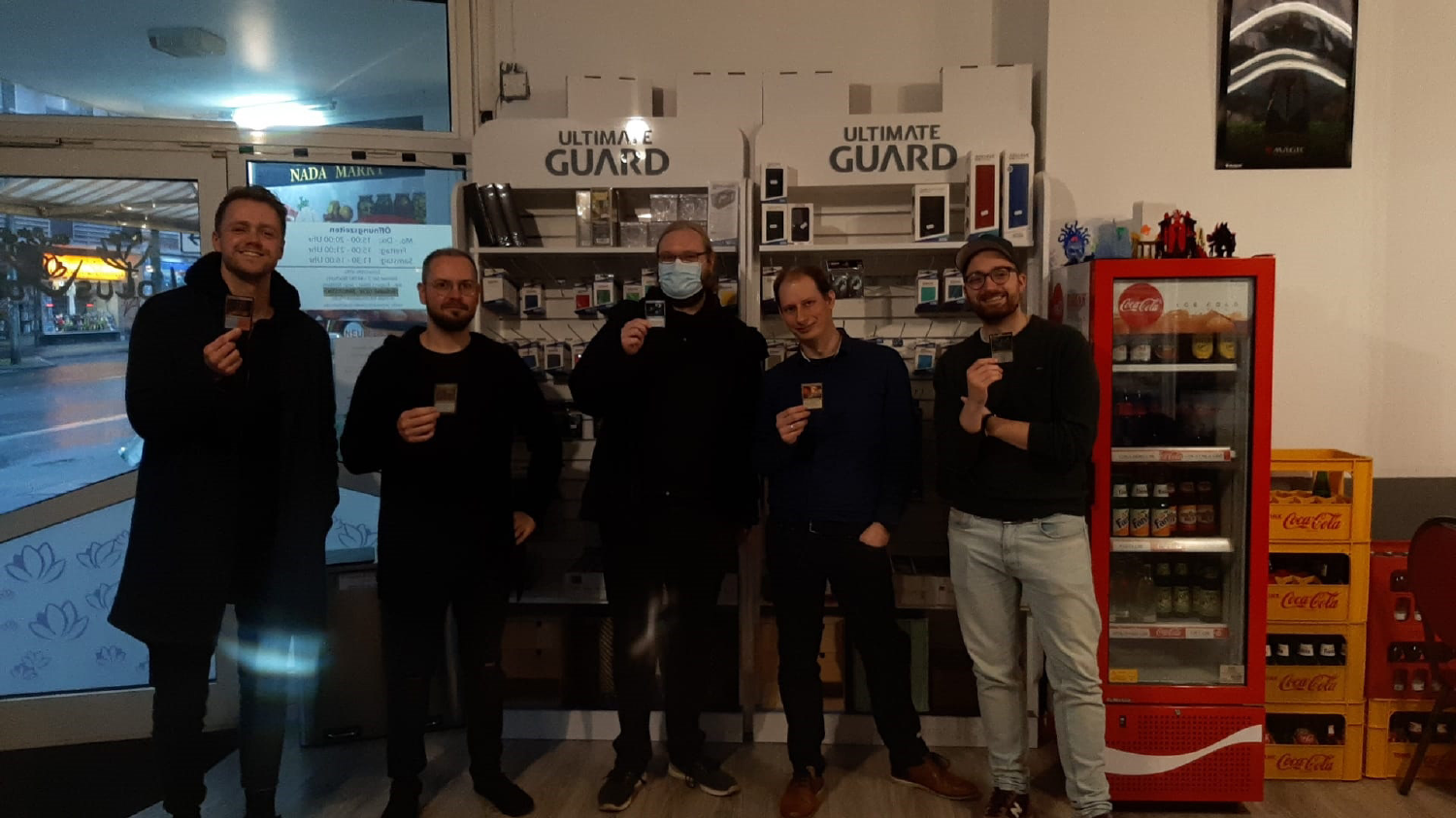erung

|                                            | <b>RANG</b>    | <b>NAME</b>                | <b>PUNKTE</b>   | <b>S/N/U</b> | OMW%  | <b>GW%</b> | OGW%  |   |  |
|--------------------------------------------|----------------|----------------------------|-----------------|--------------|-------|------------|-------|---|--|
| Runde<br>$\boxtimes$<br>Runde<br>2         |                | <b>Kim Gaubies</b>         | 10 <sup>1</sup> | 3/0/1        | 60.4% | 83.3%      | 57.8% |   |  |
|                                            | $\mathbf{2}$   | <b>Tobias Wels</b>         | iO.             | 3/0/1        | 60.4% | 83.3%      | 57.0% |   |  |
|                                            | 3              | <b>Lukas Engels</b>        | O               | 3/1/0        | 58.3% | 58.3%      | 59.5% |   |  |
|                                            |                | <b>Johannes Pieperbeck</b> | Ð               | 3/1/0        | 54.2% | 70.0%      | 54.2% |   |  |
| $\otimes$<br>Runde<br>3<br>X<br>tunde<br>4 | 51             | <b>Andre Nolte</b>         | O               | 2/2/0        | 60.4% | 50.0%      | 61.1% |   |  |
|                                            | 6 <sub>1</sub> | <b>Claudio Pfundstein</b>  | GI              | 2/2/0        | 58.3% | 50.0%      | 52.3% |   |  |
|                                            | 71             | <b>Jan-Philipp Herzog</b>  | G               | 2/2/0        | 54.2% | 44.4%      | 55.3% |   |  |
|                                            | $\bf{3}$       | <b>Sebastian Nußbaum</b>   | G               | 2/2/0        | 52.1% | 54.5%      | 49.1% |   |  |
|                                            | Ð              | <b>Hendrik Haneklaus</b>   | GI              | 2/2/0        | 47.9% | 50.0%      | 46.4% |   |  |
|                                            | 10             | <b>Luis Kamper</b>         | O               | 2/2/0        | 45.8% | 54.5%      | 45.6% |   |  |
|                                            | $\mathbf{u}$   | <b>Luca Stogianidis</b>    | 3 <sub>1</sub>  | 1/3/0        | 54.2% | 33.3%      | 57.2% |   |  |
|                                            | $\mathbb{E}$   | stefan Knäpper             | 81              | 1/3/0        | 50.0% | 36.4%      | 50.0% |   |  |
|                                            | 13             | Alexander Löffler          | $\vert 3 \vert$ | 1/3/0        | 45.8% | 36.4%      | 45.8% | N |  |
|                                            | $\Omega$       | <b>Dominic Wittenbrink</b> | о               | 0/4/0        | 47.9% | 33.3%      | 46.8% |   |  |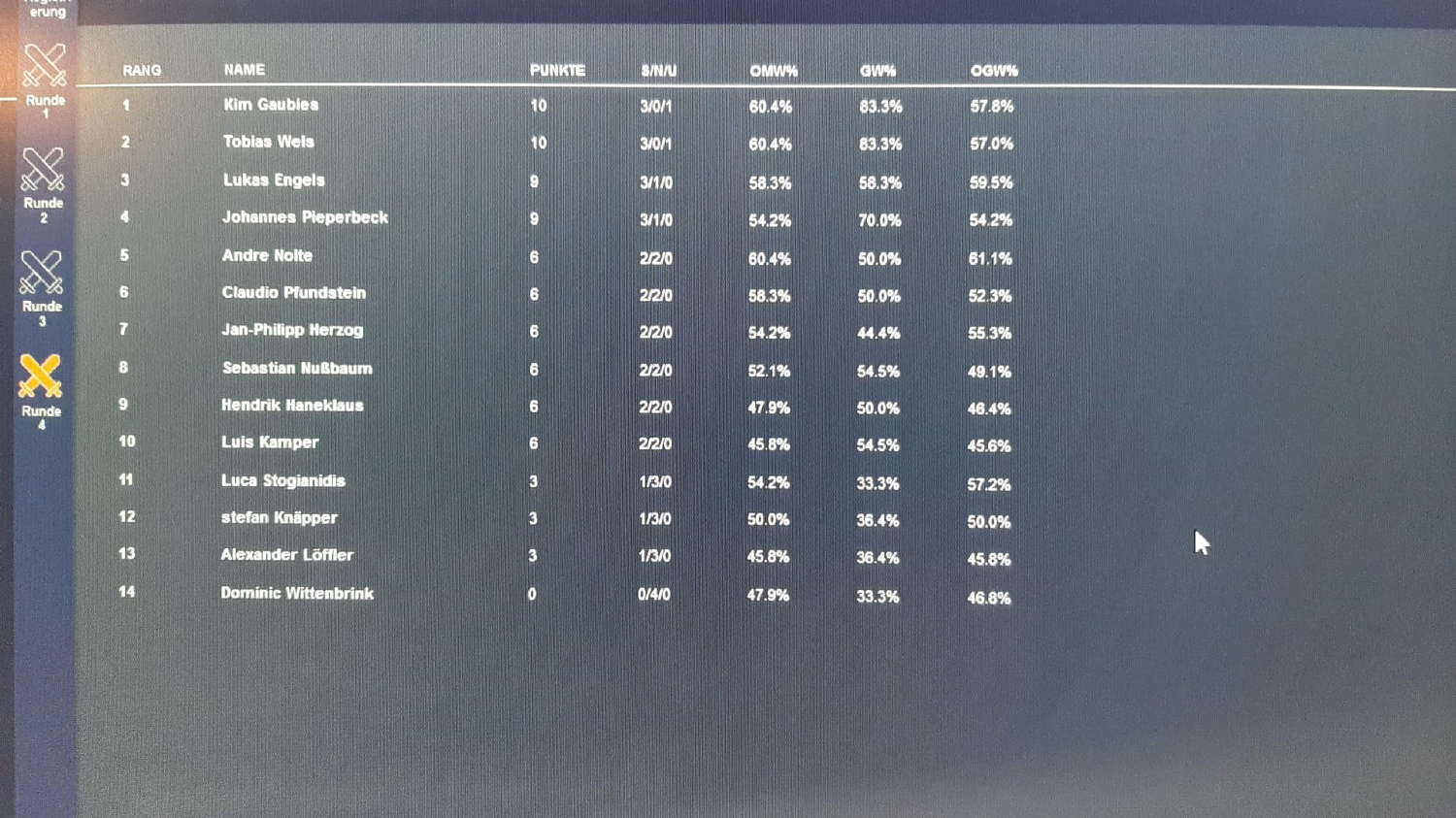Kim Gaubies Geist of Saint Traft 1 Adarkar Wastes 1 Anticipate 1 Aqueous Form 1 Arid Mesa 1 Armageddon 1 Authority of the Consuls 1 Aven Mindcensor 1 Azorius Charm 1 Balance 1 Batterskull 1 Boomerang 1 Brainstorm 1 Brazen Borrower 1 Castle Vantress 1 Cavern of Souls 1 Celestial Colonnade 1 Command Tower 1 Control Magic 1 Counterspell 1 Cryptic Command 1 Cyclonic Rift 1 Daze 1 Deserted Beach 1 Eiganjo Castle 1 Emeria's Call 1 Enlightened Tutor 1 Essence Scatter 1 Fabled Passage 1 Fading Hope 1 Fateful Absence 1 Flooded Strand 1 Force of Will 1 Force Spike 1 Gideon of the Trials 1 Glacial Floodplain 1 Hall of Storm Giants 1 Hallowed Fountain 1 Hengegate Pathway 1 Horribly Awry 1 Into the Roil 8 Island 1 Jace, the Mind Sculptor 1 Journey to Nowhere 1 Jwari Disruption 1 Mana Leak 1 Mana Tithe 1 Marsh Flats 1 Maze of Ith 1 Memory Deluge

1 Memory Lapse 1 Mental Misstep 1 Miscalculation 1 Mishra's Factory 1 Mother of Runes 1 Opt 1 Oust 1 Parallax Tide 1 Parallax Wave 1 Path to Exile 4 Plains 1 Ponder 1 Psionic Blast 1 Razortide Bridge 1 Reflector Mage 1 Rishadan Port 1 Seachrome Coast 1 Silence 1 Snapcaster Mage 1 Spell Pierce 1 Spell Queller 1 Spirit Mantle 1 Steel of the Godhead 1 Stifle 1 Stoneforge Mystic 1 Sunset Revelry 1 Sword of Feast and Famine 1 Swords to Plowshares 1 Tale's End 1 Teferi, Time Raveler 1 Temple of Enlightenment 1 Time Wipe 1 Tranquil Cove 1 True-Name Nemesis 1 Tundra 1 Umezawa's Jitte 1 Unexpectedly Absent 1 Unsubstantiate 1 Venser, Shaper Savant 1 Wasteland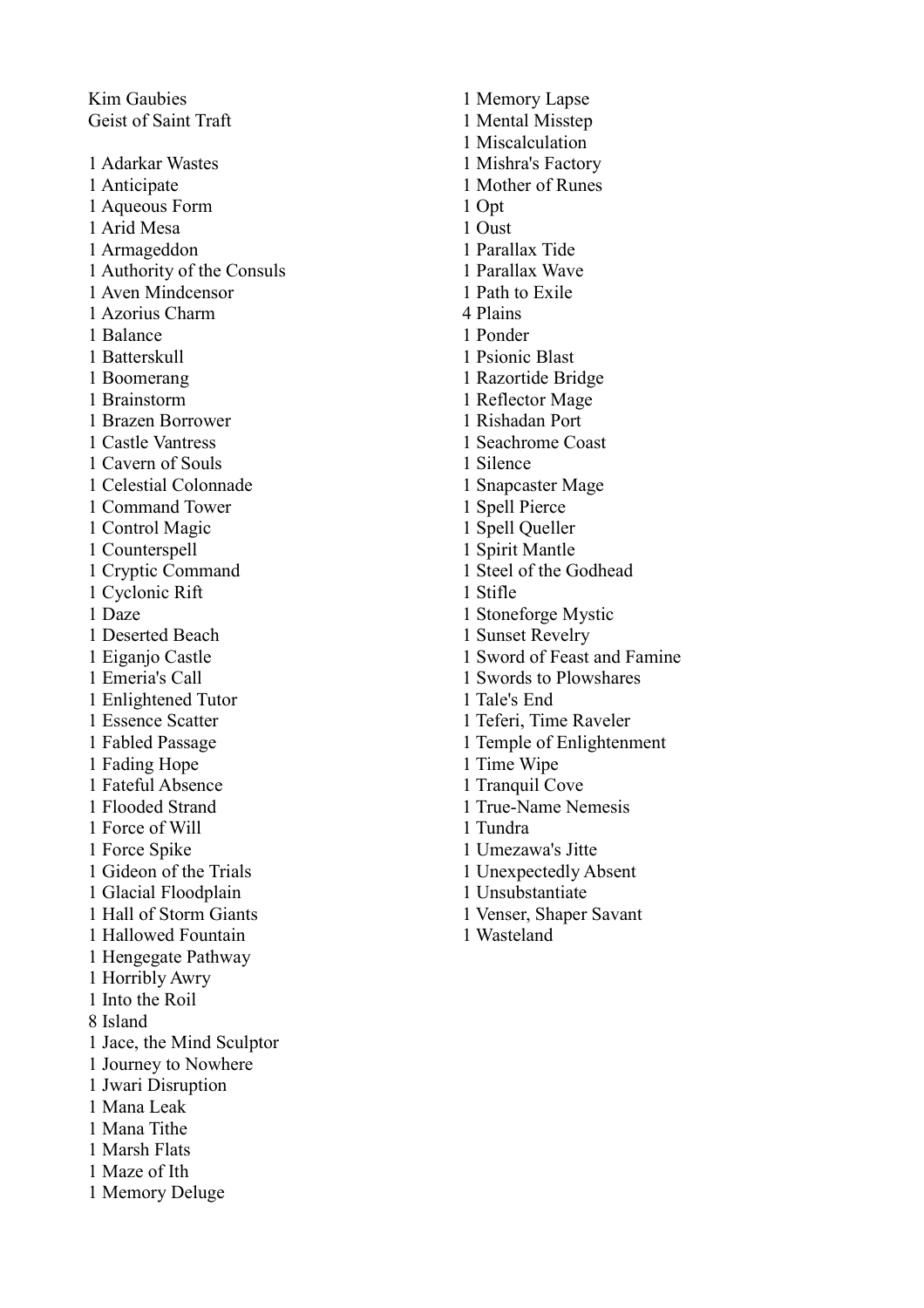Tobias Wels Aminatou, the Fateshifter 1 Animate Dead 1 Arcane Sanctum 1 Arid Mesa 1 Ashiok, Dream Render 1 Aven Mindcensor 1 Balance 1 Baleful Strix 1 Bloodstained Mire 1 Bojuka Bog 1 Brainstorm 1 Brazen Borrower 1 Brightclimb Pathway 1 Castle Ardenvale 1 Castle Vantress 1 Caves of Koilos 1 Celestial Colonnade 1 Charming Prince 1 Clearwater Pathway 1 Command Tower 1 Concealed Courtyard 1 Contagion 1 Creeping Tar Pit 1 Curse of Silence 1 Dakkon, Shadow Slayer 1 Damn 1 Darkslick Shores 1 Dauthi Voidwalker 1 Demonic Tutor 1 Drannith Magistrate 1 Drowned Catacomb 1 Edgar, Charmed Groom 1 Eliminate 1 Elite Spellbinder 1 Enlightened Tutor 1 Ephemerate 1 Fabled Passage 1 Fading Hope 1 Fatal Push 1 Firja's Retribution 1 Flooded Strand 1 Force of Negation 1 Force of Will 1 Force Spike 1 Gilded Drake 1 Glacial Fortress 1 Glasspool Mimic 1 Go for the Throat 1 Godless Shrine 1 Grief 1 Hallowed Fountain 1 Inquisition of Kozilek 1 Island 1 Isolated Chapel 1 Jace, the Mind Sculptor 1 Kaya's Guile 1 Lavinia, Azorius Renegade 1 Leadership Vacuum 1 Mana Tithe 1 Marsh Flats 1 Maze of Ith

1 Meddling Mage 1 Mental Misstep 1 Misty Rainforest 1 Mystic Gate 1 Oath of Kaya 1 Opposition Agent 1 Out of Time 1 Parallax Wave 1 Phantasmal Image 1 Plague Engineer 1 Plains 1 Polluted Delta 1 Ponder 1 Preordain 1 Prismatic Vista 1 Ravenous Chupacabra 1 Recruiter of the Guard 1 Reflecting Pool 1 Reflector Mage 1 Scalding Tarn 1 Scrubland 1 Seachrome Coast 1 Sevinne's Reclamation 1 Shambling Vent 1 Skyclave Apparition 1 Snapcaster Mage 1 Snow-Covered Island 1 Snow-Covered Plains 1 Snow-Covered Swamp 1 Solitude 1 Spell Snare 1 Spellseeker 1 Spellskite 1 Sunken Ruins 1 Supreme Verdict 1 Swamp 1 Swords to Plowshares 1 Tainted Adversary 1 Tainted Pact 1 Tale's End 1 Tectonic Edge 1 Teferi, Time Raveler 1 Thoughtseize 1 Tithe Taker 1 Toxic Deluge 1 Treachery 1 Trial of Ambition 1 Tundra 1 Underground Sea 1 Unsettled Mariner 1 Urborg, Tomb of Yawgmoth 1 Vanishing Verse 1 Vendilion Clique 1 Verdant Catacombs 1 Wash Away 1 Wasteland 1 Watcher for Tomorrow 1 Watery Grave 1 Windswept Heath

SIDEBOARD: 1 Yorion, Sky Nomad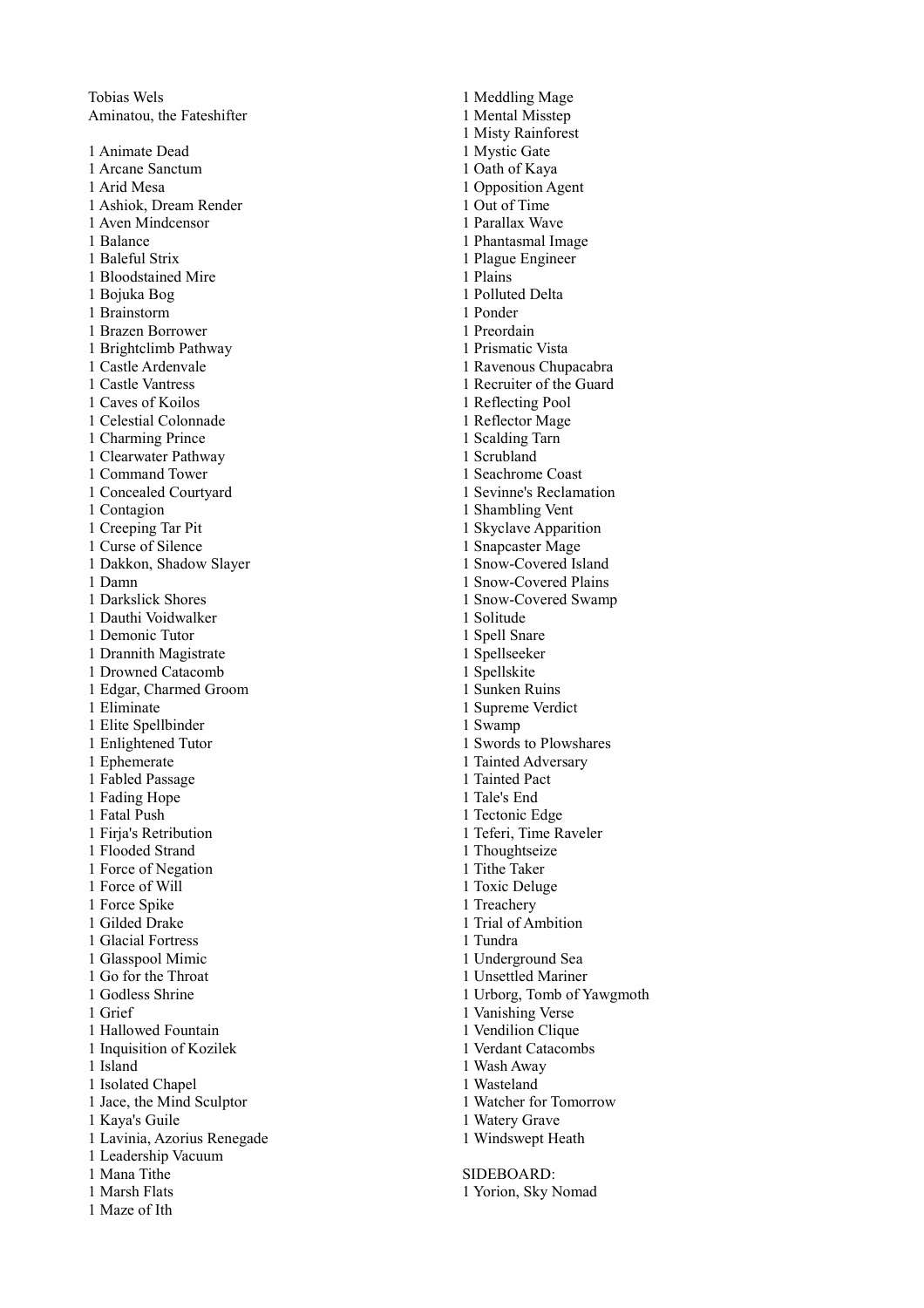Lukas Engels Tymna, the Weaver 1 Adarkar Wastes 1 Arid Mesa 1 Baleful Strix 1 Bloodstained Mire 1 Brainstorm 1 Brazen Borrower 1 Caves of Koilos 1 Celestial Colonnade 1 Collective Brutality 1 Command Tower 1 Concealed Courtyard 1 Consider 1 Counterspell 1 Creeping Tar Pit 1 Cryptic Command 1 Curious Obsession 1 Darkslick Shores 1 Daze 1 Delver of Secrets 1 Demonic Tutor 1 Disfigure 1 Drown in the Loch 1 Drowned Catacomb 1 Duress 1 Empyrial Armor 1 Ephemerate 1 Esior, Wardwing Familiar 1 Fatal Push 1 Flawless Maneuver 1 Flooded Strand 1 Force of Negation 1 Force of Will 1 Force Spike 1 Gitaxian Probe 1 Glacial Fortress 1 Godless Shrine 1 Hallowed Fountain 1 Hengegate Pathway 1 Inquisition of Kozilek 1 Island 1 Isolated Chapel 1 Kaya's Guile 1 Lingering Souls 1 Lose Focus 1 Mana Leak 1 Mana Tithe 1 Marsh Flats 1 Mental Misstep 1 Mental Note

1 Miscalculation 1 Misty Rainforest 1 Mogis's Favor 1 Monastery Mentor 1 Murktide Regent 1 Mystic Gate 1 Palace Jailer 1 Parallax Wave 1 Plains 1 Polluted Delta 1 Ponder 1 Preordain 1 Prismatic Ending 1 Prismatic Vista 1 Pteramander 1 Reflecting Pool 1 Reflector Mage 1 Remand 1 River of Tears 1 Scalding Tarn 1 Scrubland 1 Seachrome Coast 1 Sigil of Sleep 1 Skyclave Apparition 1 Snap 1 Snapcaster Mage 1 Snow-Covered Island 1 Solitude 1 Spell Pierce 1 Spell Queller 1 Spell Snare 1 Staggering Insight 1 Subtlety 1 Swamp 1 Swords to Plowshares 1 Tainted Pact 1 Teferi, Time Raveler 1 Thought Scour 1 Thoughtseize 1 Toxic Deluge 1 Tundra 1 Underground Sea 1 Urborg, Tomb of Yawgmoth 1 Vapor Snag 1 Vendilion Clique 1 Verdant Catacombs 1 Wash Away 1 Wasteland 1 Watery Grave 1 Windswept Heath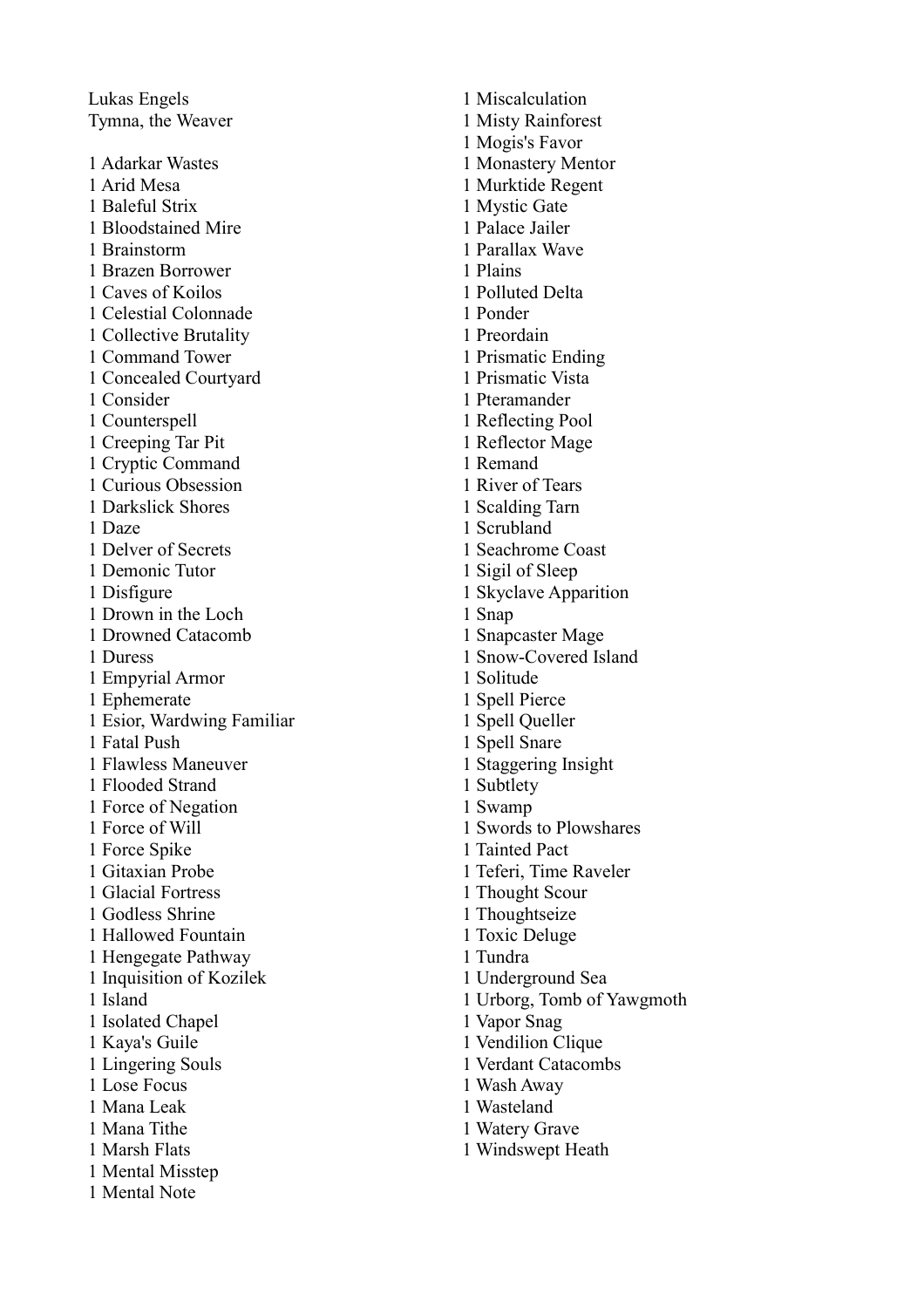Johannes Pieperbeck Sythis, Harvest's Hand 1 Abundant Growth 1 Academy Rector 1 Alseid of Life's Bounty 1 Argothian Enchantress 1 Arid Mesa 1 Authority of the Consuls 1 Balance 1 Burgeoning 1 Carpet of Flowers 1 Cavern of Souls 1 City of Solitude 1 Command Tower 1 Crop Rotation 1 Curse of Silence 1 Darksteel Mutation 1 Destiny Spinner 1 Dryad Arbor 1 Eidolon of Blossoms 1 Eiganjo Castle 1 Eladamri's Call 1 Elephant Grass 1 Emrakul, the Promised End 1 Enchantress's Presence 1 Enlightened Tutor 1 Exploration 1 Fertile Ground 1 Flawless Maneuver 1 Flickering Ward 1 Flooded Strand 1 Ghostly Prison 1 Giver of Runes 1 Green Sun's Zenith 1 Hall of Gemstone 1 Hall of Heliod's Generosity 1 Heliod, Sun-Crowned 1 Horizon Canopy 1 Journey to Nowhere 1 Kenrith's Transformation 1 Lignify 1 Mana Bloom 1 Marsh Flats 1 Maze of Ith 1 Mirri's Guile 1 Misty Rainforest 1 Mother of Runes 1 Multani's Presence 1 Myth Unbound 1 Nature's Chosen 1 Oblivion Ring

1 On Thin Ice 1 Overwhelming Splendor 1 Parallax Wave 1 Prismatic Vista 1 Rest in Peace 1 Reverent Mantra 1 Runed Halo 1 Sanctum Weaver 1 Sandwurm Convergence 1 Satyr Enchanter 1 Savannah 1 Seal of Cleansing 1 Selfless Savior 1 Serra's Sanctum 1 Setessan Champion 1 Shapers' Sanctuary 1 Sigil of the Empty Throne 8 Snow-Covered Forest 7 Snow-Covered Plains 1 Solitary Confinement 1 Song of the Dryads 1 Sterling Grove 1 Swords to Plowshares 1 Sylvan Library 1 Sylvan Scrying 1 Temple Garden 1 Utopia Sprawl 1 Verdant Catacombs 1 Walking Ballista 1 Wasteland 1 Wild Growth 1 Windswept Heath 1 Wolfwillow Haven 1 Wooded Bastion 1 Wooded Foothills 1 Worldly Tutor

1 Yavimaya, Cradle of Growth